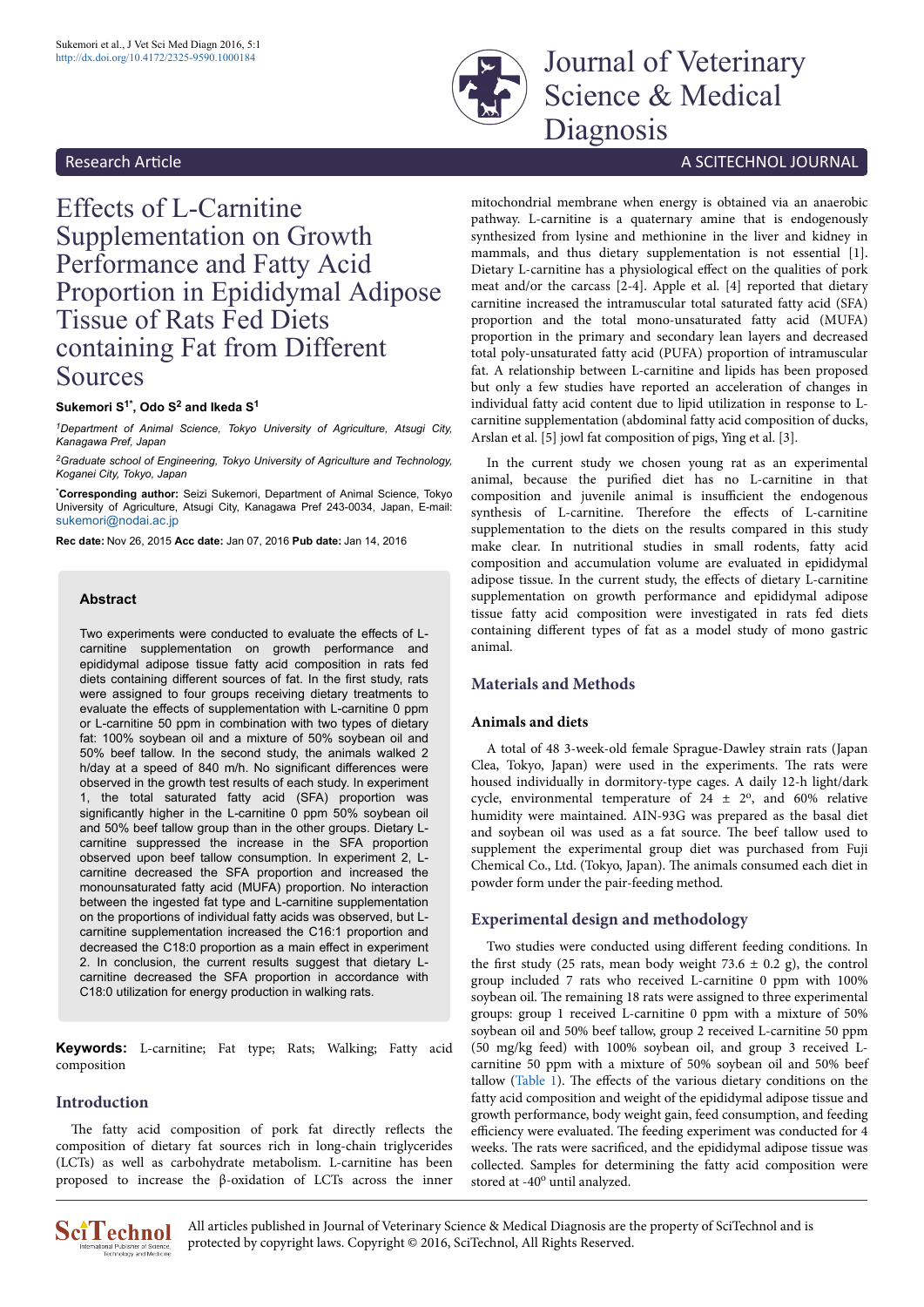<span id="page-1-0"></span>*Citation: Sukemori S, Odo S, Ikeda S (2016) Effects of L-Carnitine Supplementation on Growth Performance and Fatty Acid Proportion in Epididymal Adipose Tissue of Rats Fed Diets containing Fat from Different Sources. J Vet Sci Med Diagn 5:1.*

|                            | Control group<br>Soybean<br>L-Car 0 ppm | $Group-1$<br>Soybean<br>L-Car 50 ppm | $Group-2$<br>Soybean + Tallow<br>L-Car 0 ppm | $Group-3$<br>Soybean + Tallow<br>L-Car 50 ppm |
|----------------------------|-----------------------------------------|--------------------------------------|----------------------------------------------|-----------------------------------------------|
| Soybean<br>(921 Kcal/100g) | 7.0%                                    | 7.0%                                 | 3.5%                                         | 3.5%                                          |
| Tallow<br>(921 Kcal/100g)  | 0                                       | 0                                    | 3.5%                                         | 3.5%                                          |
| L-carnitine (ppm)          | 0                                       | 50                                   | 0                                            | 50                                            |

Table 1: Modified composition of AIN-93G used in this study The remaining diet ingredients were identical in the control and the treatment groups. Нere were trace levels of L-Carnitine in the other ingredients.

In the second study (23 rats, mean body weight  $76.8 \pm 0.7$  g), the control group included five rats, and the remaining 18 rats were assigned to three groups in the same 2×2 factorial arrangements used in the first study. However, in this study, the animals walked 2 h/day at a speed of 840 m/h in random order during daytime period, using a motor walking wheel, the circumference of which was one meter (Natsume Seisakusho, Tokyo), a condition that required high energy.

The animals used in this study were cared for in accordance with the guidelines of the Animal Welfare Act of Tokyo University of Agriculture.

# **Analysis**

The dry matter and ether extract of the diets and feces were determined by using Association of Official Analytical Chemists (AOAC) methods [6]. Нe fatty acids in the fat sources and the epididymal adipose tissue were converted to methyl esters by Trans esterification with boron fluoride/methanol reagent [7]. The fatty acid composition was determined by gas chromatography (GC-17A, Shimadzu, Co., Ltd., Kyoto, Japan) under the following conditions: 2.0 m×3.2 mm glass capillary column, column temperature of 180°, injection temperature of 250°, and flow rate of 25 mL/min.

# **Statistics**

The results were statistically analyzed by two-way analysis of variance at a significance level of P<0.05. Values are expressed as the means ± standard error.

# **Results and Discussion**

The present study aimed to investigate the relationships between Lcarnitine supplementation and growth performance and epididymal adipose tissue fatty acid composition using diets with different sources of fat and concentrations of L-carnitine. Нe weight of the adipose tissue was not determined in the first study, but no significant difference in adipose tissue weight was observed among the groups in the second experiment. Results of fecal fat level determination showed no significant difference and also there is no statistical difference in the digestibility of fat. These results demonstrate that the different compositions of fatty acids and L-carnitine supplementation had no effect on growth performance [\(Tables 2](#page-2-0) and [3\)](#page-2-0). Tsai et al.  $[8]$  were unable to observe a growth-promoting effect of dietary L-carnitine in rats fed a high-fat diet, but growth-promoting effect of dietary Lcarnitine was observed in rats fed a low-fat diet with a low methionine content. Tsai et al. reported that L-carnitine promoted growth performance under limited nutritional conditions that were unfavorable to the animals. In the present study, the diets contained normal levels of nutrients, with varying fatty acid compositions. However, the results of the present study are consistent with those of Tsai et al. [8]. In the second study, rats underwent walking exercise, which accelerates the utilization of energy produced by β-oxidation of ingested fat. However, in contrast to the results of previous studies [9,10] no significant difference in growth performance was observed. The effect required for walking may not be sufficient to increase fat consumption.

|                               | Control group<br>Soybean<br>L-Car 0 ppm | $Group-1$<br>Soybean + Tallow<br>L-Car 0 ppm | $Group-2$<br>Soybean<br>L-Car 50 ppm | $Group-3$<br>Soybean + Tallow<br>L-Car 50 ppm |
|-------------------------------|-----------------------------------------|----------------------------------------------|--------------------------------------|-----------------------------------------------|
| <b>Growth Tests</b>           |                                         |                                              |                                      |                                               |
| Body Weight Gain (g/head/day) | $7.9 \pm 0.2$                           | $7.7 \pm 0.2$                                | $7.9 \pm 0.2$                        | $8.0 \pm 0.2$                                 |
| Diet Intake (g/head/day)      | $19.9 \pm 0.1$                          | $19.8 \pm 0.1$                               | $20.0 \pm 0.0$                       | $19.7 \pm 0.1$                                |
| Feed efficiency (%)           | $40.7 \pm 1.2$                          | $40.0 \pm 1.0$                               | $40.0 \pm 0.9$                       | $42.0 \pm 0.8$                                |
| <b>Chemical Analysis</b>      |                                         |                                              |                                      |                                               |
| Dry matter of diet (%)        | 91.0                                    | 90.3                                         | 90.6                                 | 90.5                                          |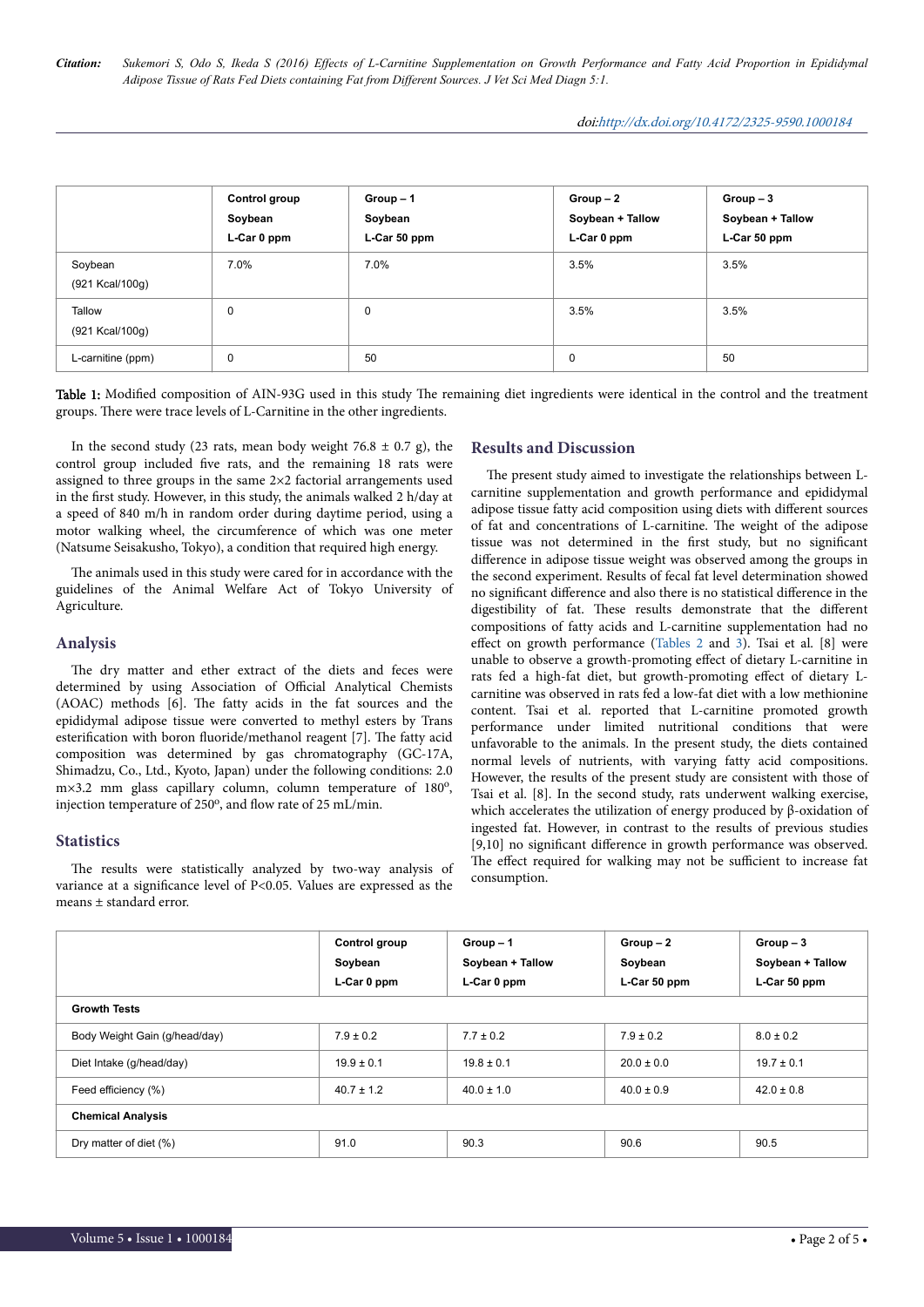<span id="page-2-0"></span>*Citation: Sukemori S, Odo S, Ikeda S (2016) Effects of L-Carnitine Supplementation on Growth Performance and Fatty Acid Proportion in Epididymal Adipose Tissue of Rats Fed Diets containing Fat from Different Sources. J Vet Sci Med Diagn 5:1.*

doi[:http://dx.doi.org/10.4172/2325-9590.1000184](http://dx.doi.org/10.4172/2325-9590.1000184)

| Ether extract in diet (DM %)       | 7.3            | 6.1            | 7.7            | 6.5            |
|------------------------------------|----------------|----------------|----------------|----------------|
| Dry matter of feces (%)            | $95.0 \pm 0.2$ | $95.0 \pm 0.1$ | $94.9 \pm 0.3$ | $94.8 \pm 0.1$ |
| Ether extract in feces (DM %)      | $2.7 \pm 0.4$  | $2.9 \pm 0.5$  | $3.3 \pm 0.1$  | $3.1 \pm 0.4$  |
| Digestibility of ether extract (%) | $97.7 \pm 0.2$ | $96.4 \pm 0.7$ | $96.3 \pm 0.5$ | $96.3 \pm 0.5$ |

| Table 2: Results of the growth tests and chemical analysis in the first study Mean ± SE - The number of replicates, n, was as follows: Control |  |  |
|------------------------------------------------------------------------------------------------------------------------------------------------|--|--|
| group: 7; Group 1, 6; Group: 2; Group 3, 6                                                                                                     |  |  |

|                   | Soybean oil | <b>Tallow</b> | Control group<br>Soybean<br>L-Car 0 ppm | $Group-1$<br>Soybean + Tallow<br>L-Car 0 ppm | $Group-2$<br>Soybean<br>L-Car 50 ppm | $Group-3$<br>Soybean + Tallow<br>L-Car 50 ppm |
|-------------------|-------------|---------------|-----------------------------------------|----------------------------------------------|--------------------------------------|-----------------------------------------------|
| C14:0             | 0.1         | 2.4           | $1.2 \pm 0.0$ <sup>b</sup>              | $1.5 \pm 0.0^a$                              | $1.1 \pm 0.0$ <sup>b</sup>           | $1.4 \pm 0.0^a$                               |
| C16:0             | 10.5        | 28.4          | $20.5 \pm 0.4^a$                        | $22.2 \pm 0.3^b$                             | $20.9 \pm 0.4^a$                     | $21.5 \pm 0.5^{\rm b}$                        |
| C16:1             | tr.         | 5.0           | $8.0 \pm 0.4^a$                         | $10.1 \pm 0.4^b$                             | $8.1 \pm 0.5^a$                      | $9.9 \pm 0.2^b$                               |
| C18:0             | 2.5         | 10.7          | $1.3 \pm 0.3$                           | $1.7 \pm 0.3$                                | $1.4 \pm 0.3$                        | $0.9 \pm 0.4$                                 |
| C18:1             | 21.9        | 49.3          | $32.0 \pm 0.8^a$                        | $42.8 \pm 0.4^b$                             | $32.5 \pm 0.9^a$                     | $43.6 \pm 0.8^{b}$                            |
| C18:2             | 56.8        | 4.0           | $33.5 \pm 1.0^a$                        | $19.8 \pm 0.8$ <sup>b</sup>                  | $33.0 \pm 1.3^a$                     | $21.0 \pm 1.3^{b}$                            |
| C18:3             | 8.2         | 0.3           | $3.5 \pm 0.2^a$                         | $1.8 \pm 0.1$ <sup>b</sup>                   | $3.1 \pm 0.2^a$                      | $1.7 \pm 0.1^{\rm b}$                         |
| <b>Total SFA</b>  | 13.1        | 41.5          | $23.1 \pm 0.2^b$                        | $25.7 \pm 0.3^a$                             | $23.4 \pm 0.4^a$                     | $23.8 \pm 0.8$ <sup>b</sup>                   |
| <b>Total MUFA</b> | 21.9        | 54.3          | $40.2 \pm 1.0^b$                        | $52.3 \pm 0.4^a$                             | $40.9 \pm 1.4^b$                     | $53.9 \pm 0.8^a$                              |
| <b>Total PUFA</b> | 65.0        | 4.3           | $37.2 \pm 1.1^a$                        | $21.6 \pm 0.9^b$                             | $36.3 \pm 1.3^a$                     | $22.8 \pm 1.3^{b}$                            |

Table 3: Results of fatty acid composition analysis (%) in the first study Mean  $\pm$  SE – The number of replicates, n, was as follows: Control group: 7; Group 1, 6; Group: 2, 6; Group 3, 6. In the values of SE, 0.0 means that it is smaller than 0.04. Values with different superscript letters are significantly different (P<0.05)

In the first study [\(Table 4\)](#page-3-0), the proportion of total SFAs was significantly higher in group 1 than in the other groups, suggesting an interaction effect between the type of ingested fat and L-carnitine supplementation. Beef tallow increased the SFAs proportion, whereas L-carnitine suppressed the increase in the SFAs proportion induced by beef tallow consumption. Нe total proportions of monounsaturated fatty acids (MUFAs) and polyunsaturated fatty acids (PUFAs) differed significantly only in response to the main effect of different oil sources. By contrast, the main effect of L-carnitine supplementation decreased the total proportion of SFAs and increased the total proportion of MUFAs in study 2 [\(Table 5\)](#page-4-0), and the total proportions of PUFA and MUFA revealed the main effect of the different oil sources. In this study, the effect of L-carnitine on the fatty acid proportion depended on the experimental conditions, and the general roles of L-carnitine were also observed in a study of the nursing sows in which the energy balance was negative [2]. Dietary (high fat) and environmental (cold exposure) factors have also been employed to evaluate the role of Lcarnitine. Нe relationships between L-carnitine and fatty acids have been investigated under different conditions. Apple et al. [4] reported that L-carnitine supplementation increased the total SFA proportion in the intramuscular fat layer and total MUFA proportion in the lean

layers, and decreased the total PUFA proportion in the intramuscular fat layer and lean layers of fresh pork bellies. Katsumata et al. [11] reported that the total PUFA proportion was lower in low L-carnitine content meat than in L-carnitine regular content meat. Нe present results may be specific to the experimental conditions used, but the decrease in the SFA proportion suggests that L-carnitine is required to degrade SFAs as an energy source.

No interaction between the ingested fat type and L-carnitine supplementation on the individual fatty acid proportion in the epididymal adipose tissue was observed, as shown in Tables 3 and [5](#page-4-0). The compositions of fatty acids compared in this study, however, differed markedly depending on the original fat administered, which lacked C18:0 in the first experiment and C16:0 in the second experiment. Consistent with the results of the present study, Bertol et al. [12] concluded that in monogastric animals, dietary fatty acids are reflected in the body fat composition, because the ingested fatty acids enter tissues directly. Нe present results do not support the observation by Su and Jones [13] that animal fat decreased energy efficacy compared with plant oil because of increased fecal loss.

| `r∩un ·<br>$T$ roun –<br>$-00110$<br>aroun<br>ה הי<br>.<br>.<br>.<br>. |
|------------------------------------------------------------------------|
|------------------------------------------------------------------------|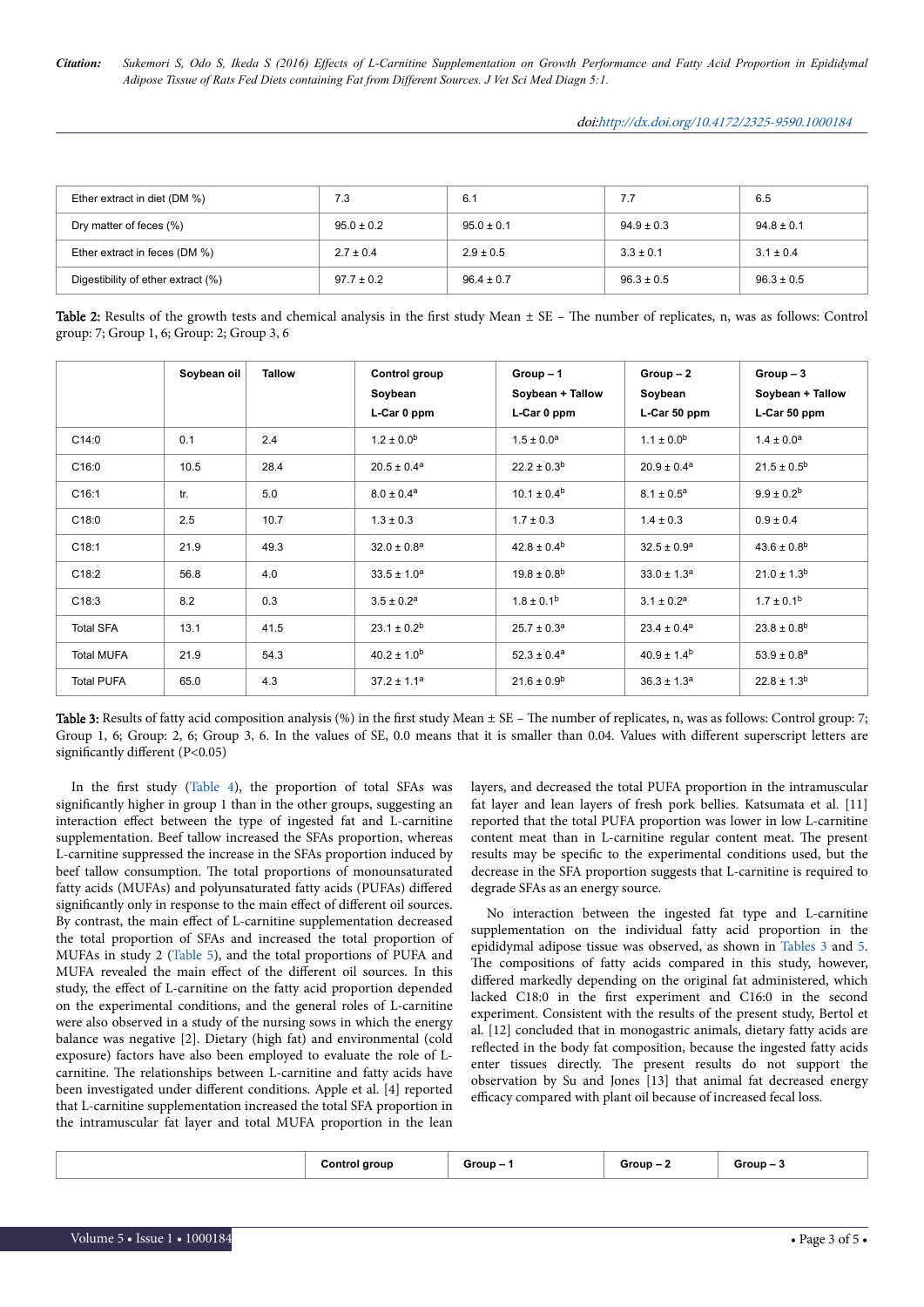<span id="page-3-0"></span>*Citation: Sukemori S, Odo S, Ikeda S (2016) Effects of L-Carnitine Supplementation on Growth Performance and Fatty Acid Proportion in Epididymal Adipose Tissue of Rats Fed Diets containing Fat from Different Sources. J Vet Sci Med Diagn 5:1.*

|                                    | Soybean<br>L-Car 0 ppm | Soybean + Tallow<br>L-Car 0 ppm | Soybean<br>L-Car 50 ppm | Soybean + Tallow<br>L-Car 50 ppm |  |
|------------------------------------|------------------------|---------------------------------|-------------------------|----------------------------------|--|
| <b>Growth Tests</b>                |                        |                                 |                         |                                  |  |
| Body Weight Gain (g/head/day)      | $7.4 \pm 0.3$          | $7.6 \pm 0.2$                   | $7.6 \pm 0.2$           | $7.8 \pm 0.1$                    |  |
| Diet Intake (g/head/day)           | $18.6 \pm 0.1$         | $18.3 \pm 0.1$                  | $18.6 \pm 0.1$          | $18.6 \pm 0.1$                   |  |
| Feed efficiency (%)                | $41.6 \pm 0.6$         | $42.4 \pm 0.7$                  | $41.8 \pm 1.1$          | $42.5 \pm 0.9$                   |  |
| Adipose tissue weight (g)          | $2.2 \pm 0.1$          | $2.2 \pm 0.1$                   | $2.4 \pm 0.1$           | $2.4 \pm 0.3$                    |  |
| <b>Chemical Analysis</b>           |                        |                                 |                         |                                  |  |
| Dry matter of diet (%)             | 90.6                   | 90.8                            | 90.7                    | 90.7                             |  |
| Ether extract in diet (DM %)       | 8.2                    | 8.1                             | 7.9                     | 7.8                              |  |
| Dry matter of feces (%)            | $93.0 \pm 0.5$         | $92.3 \pm 0.2$                  | $91.5 \pm 0.3$          | $91.5 \pm 0.3$                   |  |
| Ether extract in feces (DM %)      | $1.9 \pm 0.1$          | $1.7 \pm 0.1$                   | $1.9 \pm 0.1$           | $1.8 \pm 0.2$                    |  |
| Digestibility of ether extract (%) | $98.0 \pm 0.1$         | $98.1 \pm 0.2$                  | $97.9 \pm 0.1$          | $98.0 \pm 0.2$                   |  |

Table 4: Results of the growth tests and chemical analysis in the second study Mean  $\pm$  SE - The number of replicates, n, was as follows: Control group: 5; Group 1, 6; Group: 2, 6; Group 3, 6

Katsumata et al. [11] reported that the L-carnitine content was lower in meat of the low lysine diet group compared to the meat of the control group and that the combination of reduced β-oxidation of fatty acids and enhanced de novo fatty acid synthesis may have contributed to a high intramuscular fatty acid content. Another report proposed that dietary carnitine does not affect the organ carnitine content, although plasma carnitine levels are increased by the carnitine supplementation [14]. By contrast, some reports have proposed that of L-carnitine supplementation is significantly efficacious for fat degradation. Apple et al. [4] reported the changes in the total proportions of SFAs, MUFAs, and PUFAs in fresh pork bellies, but did not describe the relationship between L-carnitine supplementation and levels of individual fatty acids. Arslan et al. [5] also proposed that dietary L-carnitine supplementation decreased the total proportion of SFA, with a decrease in C16:0. Ying et al. [3] proposed that the 50mg/kg of L-carnitine reduced C18:2 in the jowl fat of pigs fed

DDGS. Although no significant effects of L-carnitine on the proportions of individual fatty acids were observed in the first experiment, in the second experiment, L-carnitine supplementation increased C16:1 and decreased C18:0 as shown in [Table 5](#page-4-0). Нe decrease in C18:0 might suggest a preferential utilization of LCTs as an energy source. Нe C16:0 proportions in the abdominal fat in the L-carnitine group were significantly lower than that reported in an earlier study of ducks [5]. L-carnitine supplementation increased palmitoyltransferase activity, a fatty acid β-oxidation enzyme [15]. Нis enzyme activation may be related to the decrease in C16:0 fatty acids. In the present study, dietary L-carnitine decreased the SFA proportion in accordance with the consumption of C18:0 for energy production in the walking rats [16,17]. More strenuous exercise may clarify the relationships between L-carnitine and each fatty acid in the β-oxidation pathway for energy metabolism [18,19].

|                  | Soybean oil | <b>Tallow</b> | Control group<br>Soybean<br>L-Car 0 ppm | $Group-1$<br>Soybean + Tallow<br>L-Car 0 ppm | $Group-2$<br>Soybean<br>L-Car 50 ppm | $Group-3$<br>Soybean + Tallow<br>L-Car 50 ppm |
|------------------|-------------|---------------|-----------------------------------------|----------------------------------------------|--------------------------------------|-----------------------------------------------|
| C14:0            | 0.1         | 1.4           | $0.8 \pm 0.0^a$                         | $1.0 \pm 0.0$ <sup>b</sup>                   | $0.8 \pm 0.0$ <sup>b</sup>           | $1.0 \pm 0.0$ <sup>b</sup>                    |
| C16:0            | 15.7        | 24.5          | $27.7 \pm 0.4$                          | $26.5 \pm 0.4$                               | $26.4 \pm 0.5$                       | $26.6 \pm 0.3$                                |
| C16:1            | tr.         | 3.2           | $5.5 \pm 0.2^b$                         | $6.5 \pm 0.3^b$                              | $6.7 \pm 0.4^a$                      | $7.9 \pm 0.3^a$                               |
| C18:0            | 5.5         | 15.5          | $3.4 \pm 0.1^a$                         | $3.7 \pm 0.1^a$                              | $2.9 \pm 0.1^{\rm b}$                | $3.2 \pm 0.1^b$                               |
| C18:1            | 36.2        | 52.8          | $39.8 \pm 0.3^a$                        | $49.6 \pm 0.3^{b}$                           | $39.5 \pm 0.4^a$                     | $49.1 \pm 0.2^b$                              |
| C18:2            | 36.5        | 1.9           | $20.2 \pm 0.3^a$                        | $11.3 \pm 0.6^b$                             | $21.1 \pm 1.1^a$                     | $10.9 \pm 0.3^b$                              |
| C18:3            | 6           | 0.7           | $2.6 \pm 0.1^a$                         | $1.4 \pm 0.1^b$                              | $2.6 \pm 0.1^a$                      | $1.4 \pm 0.1^b$                               |
| <b>Total SFA</b> | 21.3        | 41.4          | $32.0 \pm 0.6^a$                        | $31.2 \pm 0.3^a$                             | $30.1 \pm 0.5^{\circ}$               | $30.8 \pm 0.3^b$                              |